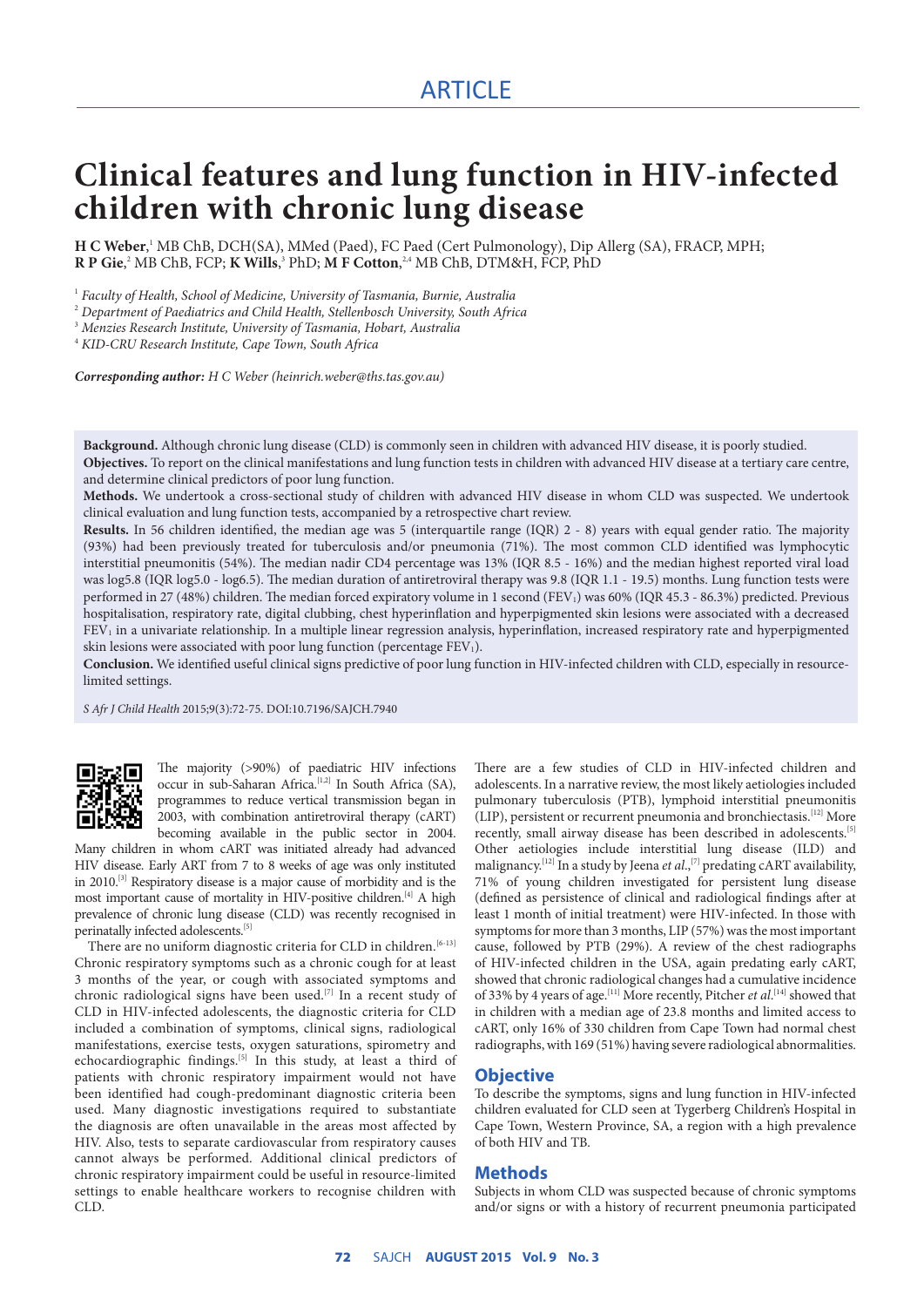in a cross-sectional study. Clinical evaluation and lung function tests were accompanied by a complete retrospective chart review. The clinical evaluations were performed over 10 months, from May 2005 to February 2006. The definition used for CLD disease was a chronic cough and/or respiratory or radiological signs present for at least 3 months. Vital signs were obtained from the clinical charts on the same day that a single investigator (H C Weber) undertook the clinical examination. Transcutaneous oxygen saturation measurements were not consistently taken and were therefore excluded from analysis. The World Health Organization (WHO) growth standards were used for weight-for-age *z*-scores (WAZ), height-for-age *z*-scores (HAZ) and weight-for-height *z*-scores (WHZ). Children with *z*-scores two standard deviations (SDs) below the mean WAZ were classified as underweight and two SDs below the mean HAZ were classified as stunted.<sup>[15]</sup> The lowest recorded CD4 percentage and highest recorded log viral load (VL) were obtained from clinical records.

A Jaeger Masterscreen pneumotachometer system (Erich Jaeger, Germany), with daily volume calibration as per American Thoracic Society (ATS)/European Respiratory Society (ERS) protocol was used for lung function tests.[16] Ability to perform adequate lung function tests was determined by the child's ability to produce an acceptable flow volume loop according to ATS/ERS criteria.<sup>[16]</sup> The highest forced expiratory volume in 1 second (FEV<sub>1</sub>) value was recorded and Polgar's equation was used to calculate reference values.<sup>[17]</sup>

Background and clinical characteristics were summarised using frequency and percentage for categorical data, and median and interquartile range (IQR) for continuous data. A respiratory rate ratio was developed to allow comparison of respiratory rates across different age groups. Each child's respiratory rate was divided by the upper limit of normal respiratory rate for that age.<sup>[18]</sup>

Spearman's correlation coefficients were used to measure the associations between the percentage predicted  $FEV_1$  ( $FEV_1\%$ ) and clinical characteristics measured on a continuous scale. For continuous variables, mean FEV1% was compared using *t*-tests. Univariable and multivariable linear regressions were used to determine predictors for poor outcome in lung function tests. Factors most strongly associated with FEV1% in univariable analysis were retained for the multivariable analyses. The data were entered into an Access (Microsoft, USA) database, and all the statistical procedures were performed using STATA statistical software, version 10 (StataCorp, USA). Tests

of significance were two-tailed, and a *p*-value <0.05 was considered significant.

Informed consent was obtained from the parents or legal guardians of the children. Institutional Review Board approval was obtained from the Health Research Ethics Committee at Stellenbosch University.

## **Results Clinical features**

Fifty-six children were studied. Table 1 shows the baseline demographic and clinical characteristics. Median age was 5 years. Of the 36 cases previously hospitalised for pneumonia, 27 (74%) had two or more and

13 (37%) had three or more hospitalisations. The majority (93%) had been previously treated for PTB, 60% on two or more occasions. Forty-seven per cent were stunted and 31% were underweight for age.

The median period on ART was 9.8 (IQR 1.1 - 19.5) months. There was documentation of inhaled bronchodilator use in 8 (16%) and inhaled corticosteroids in 5 (10%) children.

### **Lung function**

Twenty-seven children (48%) performed adequate lung function tests. The median FEV1% was 60% (IQR 45.3 - 86.3%). Only

| Table 1. Demographic data, background information, associated diagnoses and laboratory findings of HIV-infected children $(N=56)$ |
|-----------------------------------------------------------------------------------------------------------------------------------|
|-----------------------------------------------------------------------------------------------------------------------------------|

| Demographic data                     | Total group, $n^*$ (%)        | Lung functions only, $n$ (%)  |
|--------------------------------------|-------------------------------|-------------------------------|
| Total                                | 56                            | 27                            |
| Age (years), median (IQR)            | $5(2-8)$                      | $6(3-8)$                      |
| Gender (male)                        | 30(53.6)                      | 13(48.2)                      |
| Background information               |                               |                               |
| Pneumonia requiring hospitalisation  | 36(64.0)                      | 15(55.6)                      |
| Previous TB                          | 50/54(92.6)                   | 25(92.6)                      |
| <b>Exercise</b> limitation           | 28/53(52.8)                   | 17(65.4)                      |
| Wheezing                             | 35/54(64.8)                   | 16(59.3)                      |
| Snoring                              | 23/49(46.9)                   | 12(50.0)                      |
| Any smoking exposure at home         | 24/53(45.3)                   | 13(48.2)                      |
| Recurrent pneumonia                  | 25/53(47.2)                   | 10(40.0)                      |
| Clinical characteristics             |                               |                               |
| Dental caries                        | 14/40(35.0)                   | 6(33.3)                       |
| Digital clubbing                     | 23/52(44.2)                   | 13(52.0)                      |
| WAZ, median (IQR)                    | $-1.92$ ( $-2.65$ - $-0.77$ ) | $-1.45$ ( $-2.95$ - $-0.46$ ) |
| HAZ, median (IQR)                    | $-1.39(-2.16 - 0.73)$         | $-1.40$ ( $-2.15$ - $-0.85$ ) |
| WHZ, median (IQR)                    | $0.09$ (-0.82 - 0.65)         | $0.01 (-0.80 - 0.70)$         |
| Wheeze                               | 5/54(9.3)                     | 3(11.5)                       |
| Hyperinflation                       | 28/52(53.8)                   | 14(56.0)                      |
| Respiratory rate ratio, median (IQR) | $1.10(0.96 - 1.36)$           | $1.16(0.80 - 1.36)$           |
| Associated diagnoses                 |                               |                               |
| Gastro-oesophageal reflux            | 5/53(9.4)                     | 2(8.0)                        |
| Failure to thrive                    | 11/52(21.2)                   | 6(24.0)                       |
| Developmental delay                  | 9/53(17.0)                    | 4(16.0)                       |
| Hyperpigmented skin lesions          | 15/51(29.4)                   | 7(29.2)                       |
| Asthma                               | 8/56(14.3)                    | 7(25.9)                       |
| <b>LIP</b>                           | 28/52(53.8)                   | 18(75)                        |
| Laboratory                           |                               |                               |
| CD4%, median (IQR)                   | $13(8.5-16)$                  | $13(8.5 - 15.8)$              |
| VL (log), median (IQR)               | $5.84(4.97 - 6.48)$           | $5.94(5.58 - 6.54)$           |

WAZ = observed weight – median weight of the reference population / standard deviation value of reference population; HAZ = observed height – median height of the reference population / standard deviation value of reference population.

\*Equation used where denominator differed from total number of subjects in study (*N*=56).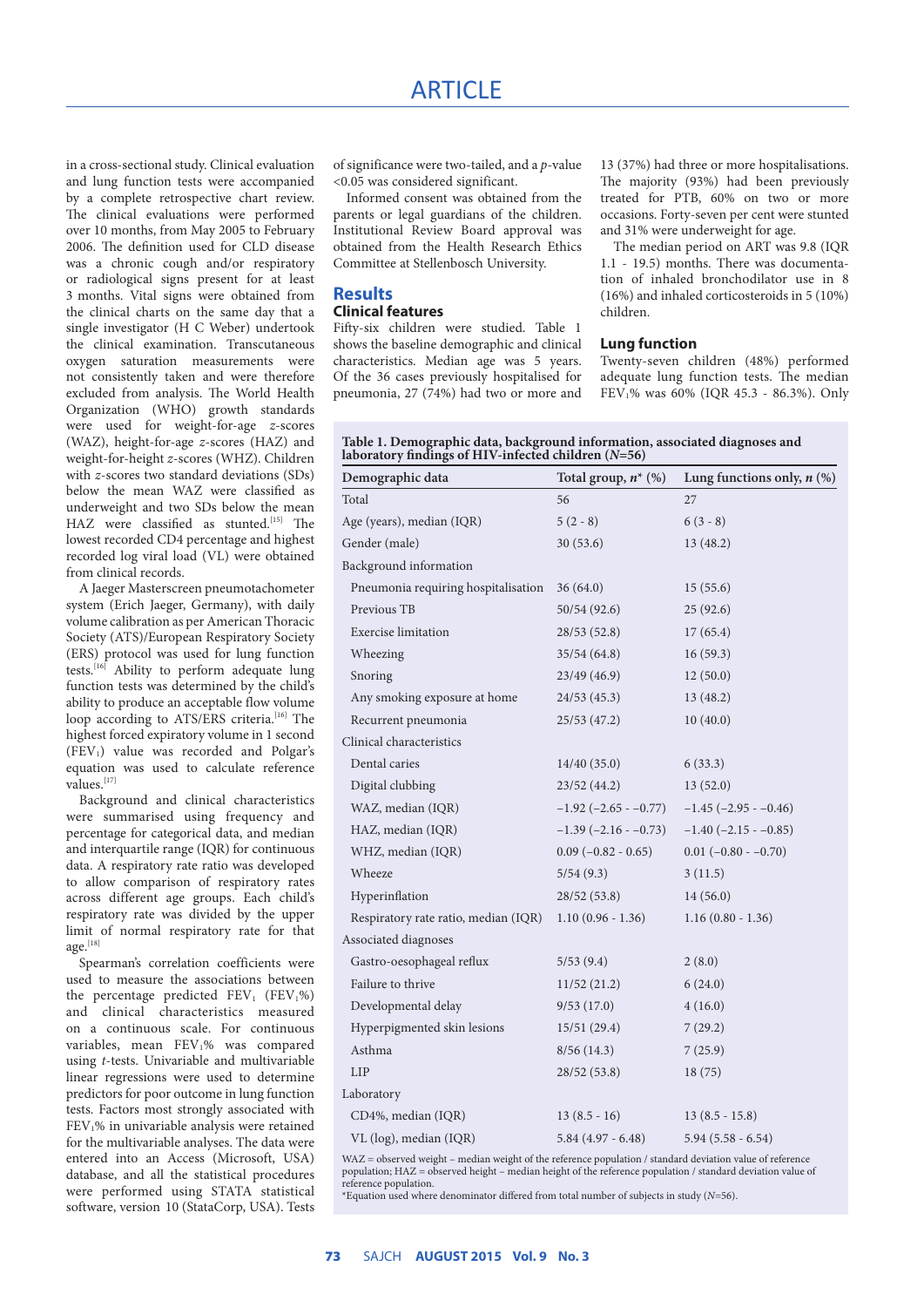5 (18.5%) had a positive bronchodilator response (FEV1% increase ≥12% post bronchodilator). Clinical signs associated with  $FEV<sub>1</sub>%$ in a univariate relationship included admission for pneumonia, respiratory rate, clubbing, hyperinflation and hyperpigmented skin lesions. There was a significant negative association between respiratory rate (respiratory rate ratio) and lung function (FEV<sub>1</sub>%), indicating that a higher respiratory rate was associated with lower FEV<sub>1</sub>% (Fig. 1). All but one child with FEV<sub>1</sub>% <60% predicted had a respiratory rate at the upper limit of normal for age (respiratory rate ratio >1).

The final regression model for clinical signs associated with lung function outcome (FEV<sub>1</sub>%) is shown in Table 2 ( $p$ <0.001, adjusted  $R<sup>2</sup>=0.68$ ). Although respiratory rate ratio was not statistically significant in the final model  $(p=0.10)$ , it was retained owing to its clinical relevance and the significant univariate relationship with



*Fig. 1. Scatter plot of FEV1% v. respiratory rate ratio (correlation coefficient =*   $-0.53, p=0.007$ 

| Table 2. Relationship between FEV <sub>1</sub> % and clinical variables |  |  |  |  |
|-------------------------------------------------------------------------|--|--|--|--|
|-------------------------------------------------------------------------|--|--|--|--|

| Variable                    | Test statistic /<br>mean difference<br>$(95\% \text{ CI})^*$ | p-value |
|-----------------------------|--------------------------------------------------------------|---------|
| Respiratory rate ratio      | $-0.65$                                                      | 0.007   |
| WAZ.                        | 0.09                                                         | 0.702   |
| HAZ.                        | 0.31                                                         | 0.148   |
| WHZ                         | 0.25                                                         | 0.262   |
| $VL$ (log)                  | 0.06                                                         | 0.881   |
| CD4%                        | 0.35                                                         | 0.089   |
| Age                         | $-0.01$                                                      | 0.958   |
| cART duration               | $-0.05$                                                      | 0.801   |
| Admitted for pneumonia      | $20.5(2.2 - 38.9)$                                           | 0.030   |
| Exercise limitation         | $14.8(-5.8 - 55.4)$                                          | 0.152   |
| Snoring                     | $8.8(-13.1 - 29.5)$                                          | 0.423   |
| Clubbing                    | $20.2(1.0 - 39.4)$                                           | 0.040   |
| Wheezing                    | $-10.3$ ( $-30.3 - 9.7$ )                                    | 0.298   |
| Hyperinflation              | $25.0(6.5 - 43.5)$                                           | 0.010   |
| <b>LIP</b>                  | $18.1(-6.5 - 42.6)$                                          | 0.141   |
| Hyperpigmented skin lesions | $22.9(0.8 - 45.0)$                                           | 0.043   |

\*Spearman rank correlation reported for continuous variables and mean difference (95% CI) reported for categorical variables.

FEV1%. A unit increase in respiratory rate ratio, in the absence of other risk factors, was associated with a 26% reduction of estimated FEV1%. The presence of hyperinflation, in the absence of other risk factors, was associated with a 40% reduction in estimated FEV1%. Hyperpigmented skin lesions alone, an easily recognisable clinical marker, was associated with a 34% reduction in FEV<sub>1</sub>%. The predictive values of hyperpigmented skin lesions and hyperinflation are not unique as there is significant interaction between these factors.  $FEV<sub>1</sub>$  in one subject, having high influence relative to all other observations, was determined to be an outlier. After refitting the regression model without this observation, our substantive conclusions did not change (adjusted  $R^2$ =0.82,  $p$ <0.001). However, respiratory rate ratio reached statistical significance (*p*=0.018). The outlier observation was retained in the final regression model.

### **Discussion**

There are very few clinical descriptors of clinical and lung function parameters in HIV-infected children with CLD. This study highlights uniformly poor lung function and some clinical markers for poor respiratory function in these children. Multiple linear regression analyses indicate that ratios comparing respiratory rate with the upper limit of normal for age, hyperinflation and hyperpigmented skin lesions are potential indicators of poor lung function.

The epidemiology of CLD in HIV-infected children and adolescents is poorly described. Ferrand *et al.*<sup>[5]</sup> reported an 86% prevalence of CLD in Zimbabwean adolescent survivors of perinatal HIV infection. Rylance *et al*. [19] similarly described respiratory impairment in a group of Malawian HIV-infected adolescents. Our case series is in pre-adolescents, suggesting that CLD is already well established in childhood. Children and adolescents with CLD most likely represent 'slow progressors' with a more gradual onset of immunosuppression after perinatal infection.

PTB was the most frequent comorbid illness in our study (92%), with most (60%) requiring anti-TB treatment on two or more occasions. Neither the temporal relationship between PTB and CLD nor the accuracy of the PTB diagnosis could be established. In adolescents with CLD, small-airway disease with concomitant bronchiectasis was the main pathological abnormality, more frequent than PTB and LIP.<sup>[5]</sup> Overdiagnosis of PTB could account for the high prevalence of previous PTB in our study.

Clinicians should be alerted to identifying HIV-infected children and adolescents at increased risk of CLD. Factors identified in the history of the patient include a background of recurrent respiratory tract infections (47% in our study) or pneumonia. Similarly, in a case-controlled study evaluating risk factors for bronchiectasis in HIV-infected children, 89.5% of those with bronchiectasis had a history of recurrent pneumonia v. 8.8% in the control group (*p*≤0.001).[20] Additional aggravating factors identified were exposure to tobacco smoke (46%), dental caries (30%) and gastro-oesophageal reflux (7%), all being opportunities for intervention to limit further lung damage. In a recent review we discussed the challenges of CLD and some potential treatments, such as aggressive antibiotic therapy and regular immunisations.[21]

**Table 3. Final model for multivariable linear regression analysis of factors associated with reduced FEV1% in HIV-infected children**

| Variable                                          | $\beta$ (95% CI)              | <i>p</i> -value |
|---------------------------------------------------|-------------------------------|-----------------|
| Respiratory rate ratio                            | $-25.7$ ( $-57.4$ - 5.87)     | 0.103           |
| Hyperinflation                                    | $-40.5$ ( $-59.6$ - $-21.3$ ) | 0.000           |
| Hyperpigmented skin lesions                       | $-33.5$ ( $-56.8$ - $-10.2$ ) | 0.008           |
| Hyperinflation and<br>hyperpigmented skin lesions | 38.8 (3.80, 73.8)             | 0.032           |